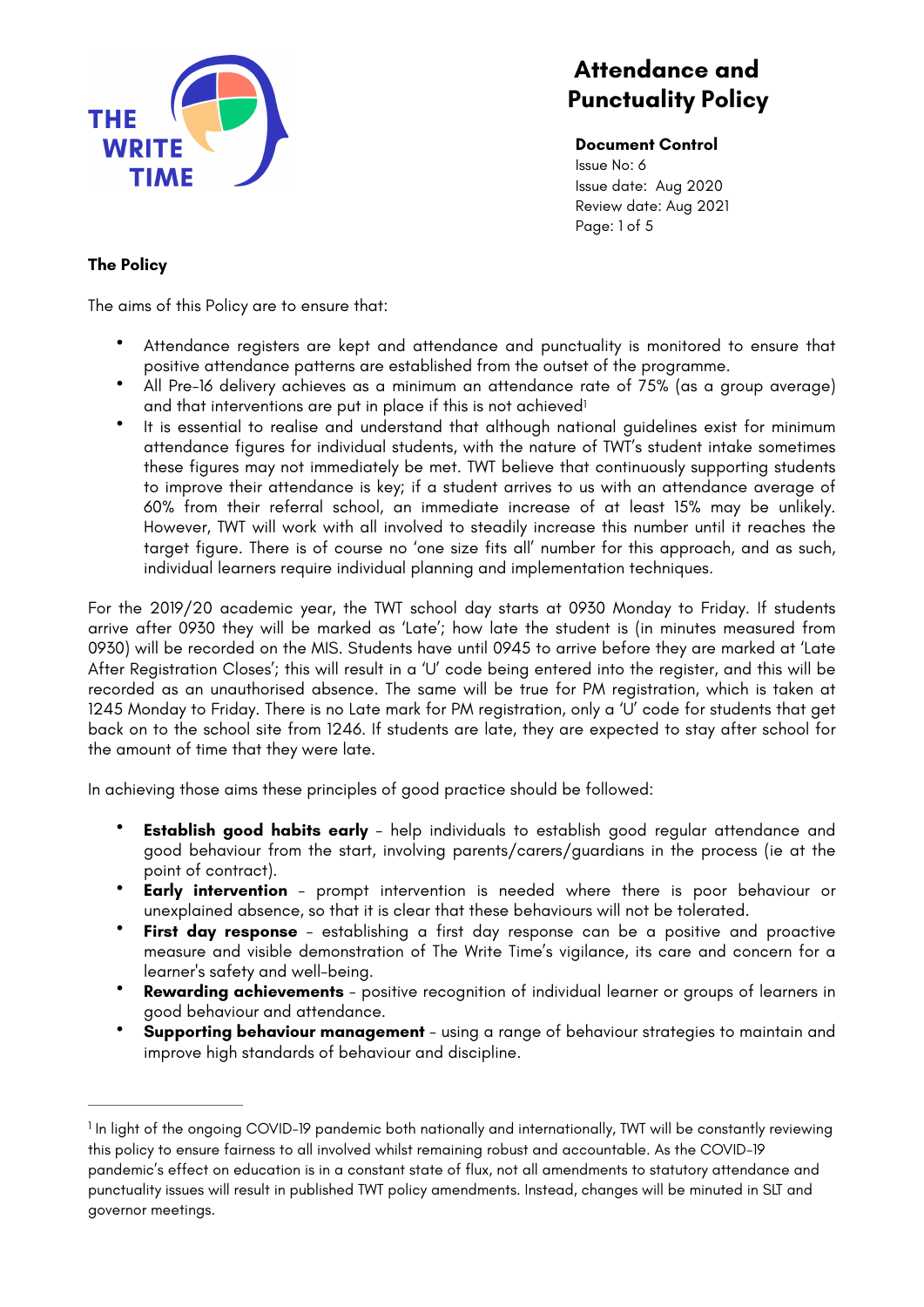

**Document Control** Issue No: 6 Issue date: Aug 2020 Review date: Aug 2021 Page: 2 of 5

- **Working with parents/carers**  project staff should encourage parents/carers to support good attendance and behaviour through home-project agreements, meetings, etc.
- **Involving learners**  learners can help to re-enforce behaviour policies/strategies by active involvement in anti-bullying/harassment policies.
- **Identifying underlying causes**  through regular review of the learners' progress i.e. tutorials, frequent contact with parents/carers, other agencies, monitor absence patterns and investigate.

# **Completing Attendance Registers**

Pre-16 AP provision is required to take a register twice a day, at the start of the morning session and once during the afternoon. The register shows whether the young person is present, engaged in an approved activity off-site or absent. For Health and Safety reasons, any Post 16 provision should follow similar guidelines.

### **All attendance register data is kept on Schoolpod MIS and not as hard copy, unless a technical failure prevents access to schoolpod. In the rare event of this occurring:**

Registers can either be kept in a bound format or on single pages. All registers must be completed in either black or blue ink. When the register is taken electronically this should be printed off on a monthly basis and a hard copy stored where it is readily accessible. Staff must ensure the original entry in a register and any subsequent correction must be clearly distinguishable. Both the original entry and the correction should be preserved so that, on retrieval, the entries appear in chronological order – this means that correction fluids must not be used on the register.

If a young person is absent the register must show whether the absence was authorised or unauthorised by marking it with the appropriate code - see below.

Authorised absence is where the Head teacher has either given approval in advance for a young person to be away, or has accepted an explanation offered afterwards as satisfactory justification for absence. All other absences must be treated as unauthorised. Parents may not authorise absence whether in advance or retrospectively.

A young person can legally leave a project on the last Friday in June in the school year in which the young person reaches 16. However, TWT delivers Functional Skills qualifications up until the end of the Croydon school term dates and students are expected to attend these sessions and exams.

Monthly attendance monitoring meetings occur between the AP and Head of Quality to examine absence trends, the success of attendance interventions, and student lateness.

**It should be noted that sending a young person home (other than due to illness), at any point in the day, constitutes a fixed period exclusion and should be marked as such on the register.** 

**Paper-based attendance data must be transferred to Schoolpod MIS as soon as is practically possible.**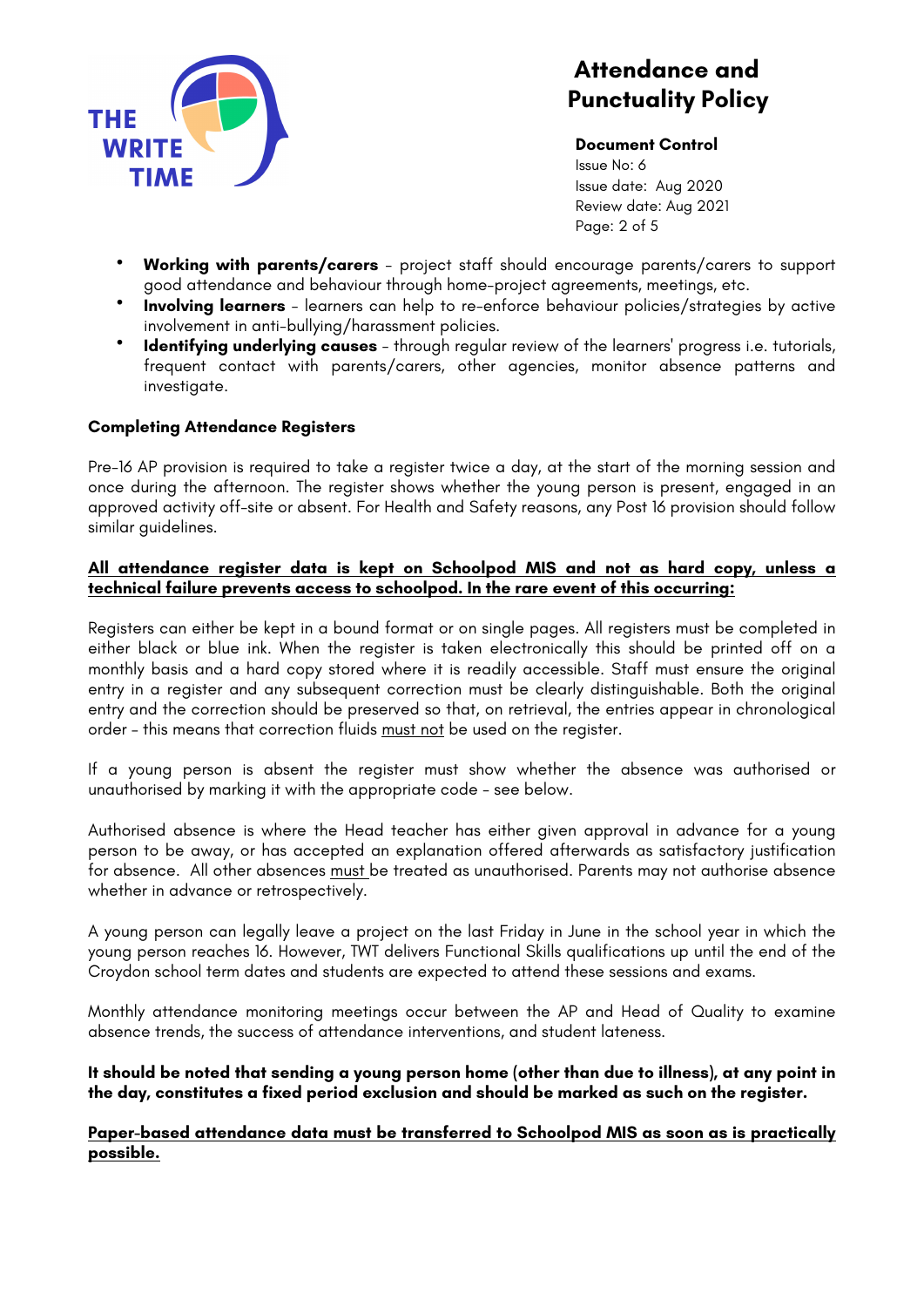

**Document Control** Issue No: 6 Issue date: Aug 2020 Review date: Aug 2021 Page: 3 of 5

# **For the correct annotation of the Register: See Appendix A - DfE codesAppendix A: DfE Absence and Attendance Codes**

# **Present at School**

Pupils must not be marked present if they were not in school during registration. If a pupil were to leave the school premises after registration they would still be counted as present for statistical purposes:

# **Registration Code / \: Present in school / = am \ = pm**

### **Code L: Late arrival before the register has closed**

# **Present at an Approved Off-Site Educational Activity**

An approved educational activity is where a pupil is taking part in supervised educational activity such as field trips, educational visits, work experience or alternative provision. Pupils can only be recorded as receiving off-site educational activity if the activity meets the requirements prescribed in regulation 6(4) of the Education (Pupil Registration) (England) Regulations 2006.

### **Code B: Off-site educational activity**

This code should be used when pupils are present at an off-site educational activity that has been approved by the school.

### **Code D: Dual Registered - at another educational establishment**

### **Code J: At an interview with prospective employers, or another educational establishment**

### **Code P: Participating in a supervised sporting activity**

#### **Code V: Educational visit or trip**

#### **Code W: Work experience**

Work experience is for pupils in the final two years of compulsory education.

### **Authorised Absence from School**

Authorised absence' means that the school has either given approval in advance for a pupil of compulsory school age to be away, or has accepted an explanation offered afterwards as justification for absence. Absence codes when pupils are not present in school are as follows:

### **Code C: Leave of absence authorised by the school**

### **Code E: Excluded but no alternative provision made**

### **Code H: Holiday authorised by the school**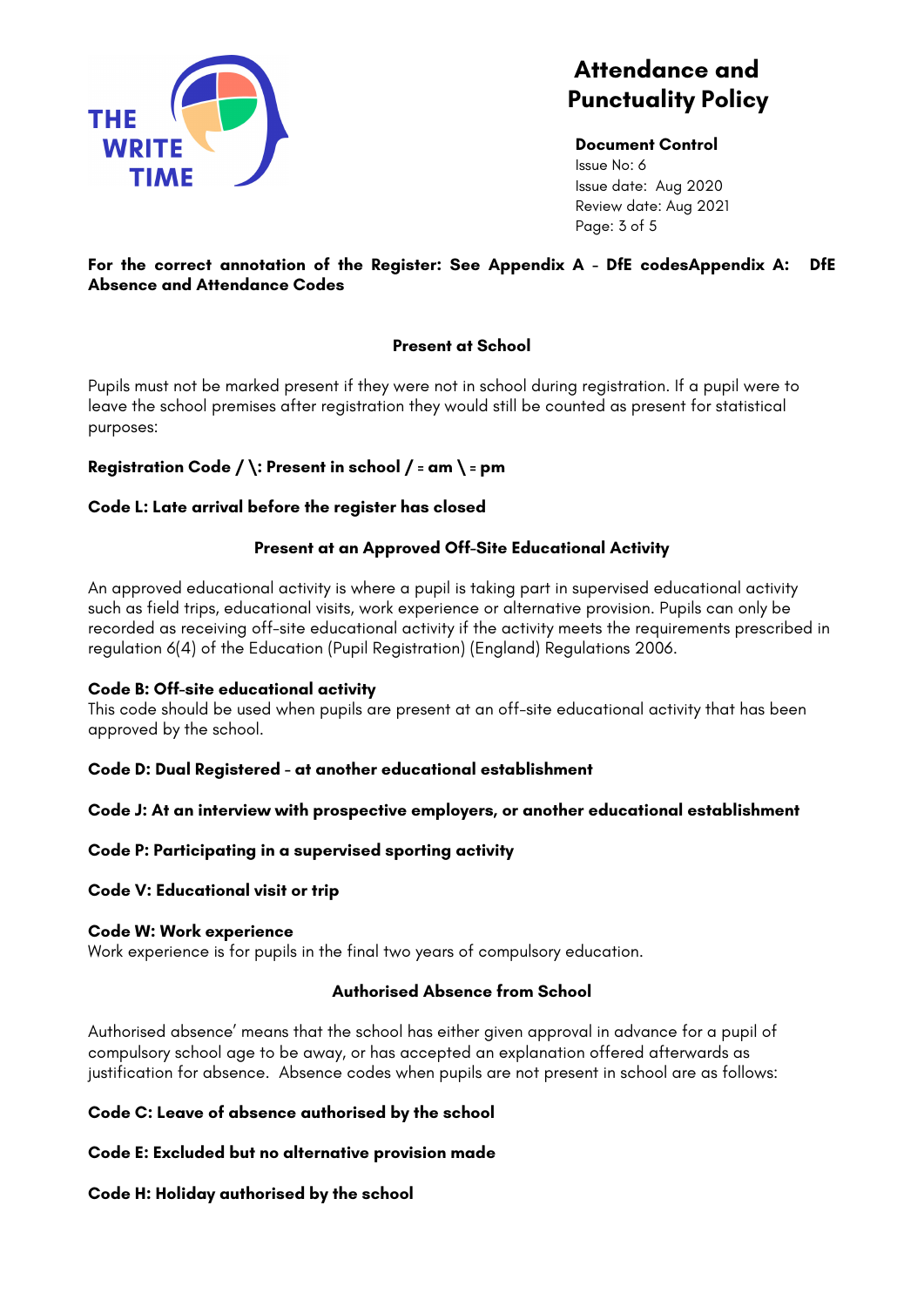

#### **Document Control**

Issue No: 6 Issue date: Aug 2020 Review date: Aug 2021 Page: 4 of 5

**Code I: Illness (not medical or dental appointments)** 

**Code M: Medical or dental appointments** 

**Code R: Religious observance** 

**Code S: Study leave** 

**Code T: Gypsy, Roma and Traveller absence** 

# **Unauthorised Absence from School**

Unauthorised absence is where a school is not satisfied with the reasons given for the absence. Absence codes are as follows:

### **Code G: Holiday not authorised by the school or in excess of the period determined by the head teacher.**

### **Code N: Reason for absence not yet provided**

This code should not be left on a pupil's attendance record indefinitely; if no reason for absence is provided after a reasonable amount of time it should be replaced with code O (absent from school without authorisation).

### **Code O: Absent from school without authorisation**

### **Code U: Arrived in school after registration closed**

### **Administrative Codes**

The following codes are not counted as a possible attendance in the School Census:

### **Code X: Not required to be in school**

This code is used to record sessions that non-compulsory school age children are not expected to attend.

### **Code Y: Unable to attend due to exceptional circumstances**

This code can be used where a pupil is unable to attend because:

• The school site, or part of it, is closed due to an unavoidable cause; or

• The transport provided by the school or a local authority is not available and where the pupil's home is not within walking distance; or

• A local or national emergency has resulted in widespread disruption to travel which has prevented the pupil from attending school.